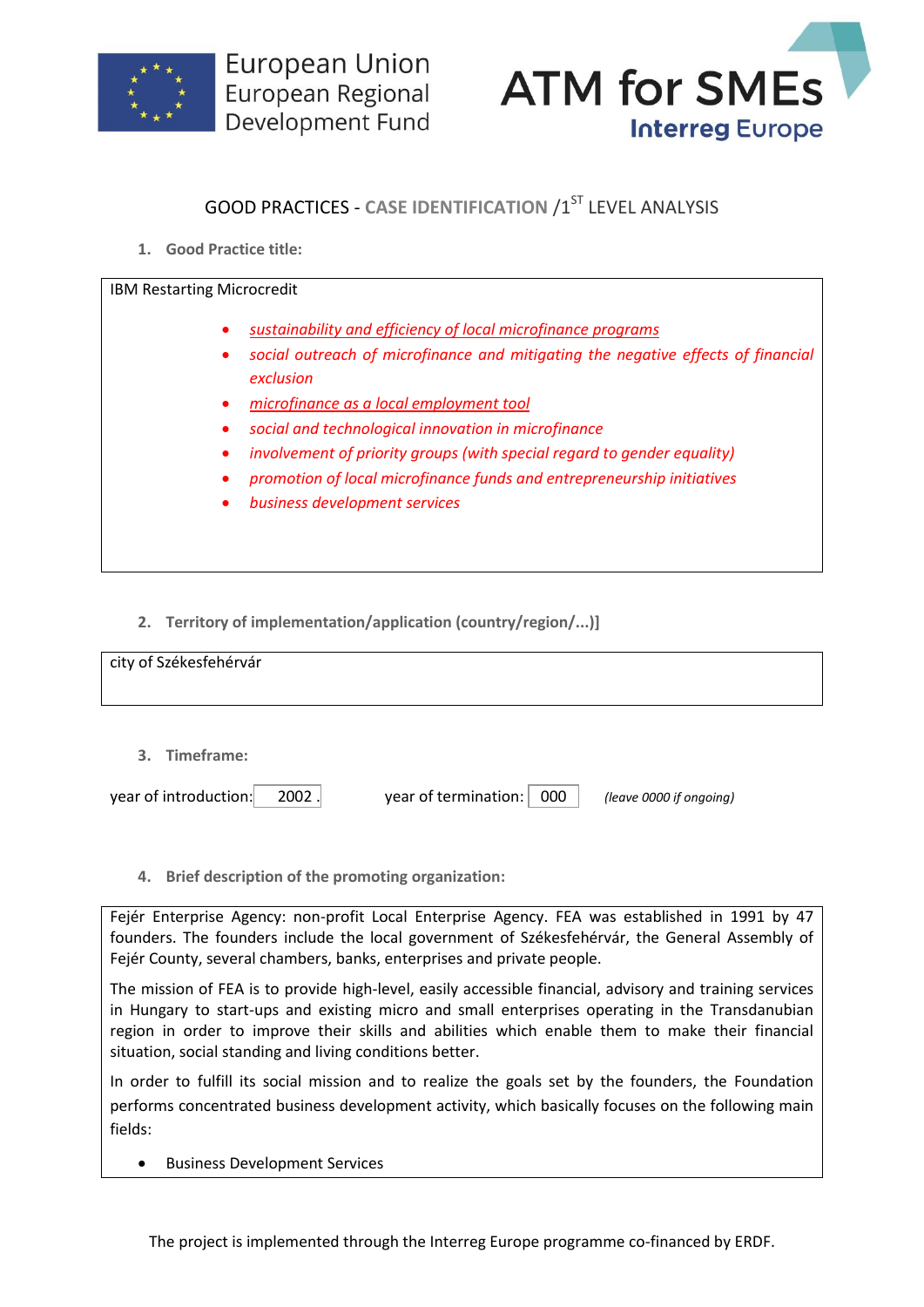



- Training programmes to disseminate entrepreneurial knowledge
- Microcredit programmes to finance enterprises
- **5. Main objective of the initiative:**

Apart of the central microcredit programs, several local microcredit initiatives could efficiently improve the employment situation. In 2002, the closure of the IBM manufacturing plant in Székesfehérvár affected 3700 people. The aim of the Municipality, FEA and the IBM itself was to ease the employment crisis and provide an efficient tool for the employees to restart their career as entrepreneurs.

## **6. Brief explanation of the initiative:**

The IBM Restarting Microcredit was an initiative of FEA and the Municipality of Székesfehérvár as a reaction to the closure of the IBM manufacturing plant.

A separate fund was set up, with the donation of the Municipality and IBM for the purpose of microlending in the interest of helping redundant employees to become entrepreneurs.

IBM donated 1 million EUR to the local enterprise agency to set up a microcredit programme for restarting. Former IBM employees wishing to set up an enterprise or microenterprises employing such former IBM employees could apply to this credit.

FEA created a refundable, thus recyclable loan product that resulted in the outplacement of total 2,2 million EUR to 178 clients.

**7. Target group and measures to involve the target group:**

Former IBM employees

- **8. Innovativeness:**
- Quick reaction to the crisis
- Set up of an efficient tool capable of mitigating the negative effects of the collective redundancy
- cooperation of the municipality, the company and the local LEA
- **9. Outcomes:**

The project is implemented through the Interreg Europe programme co-financed by ERDF.